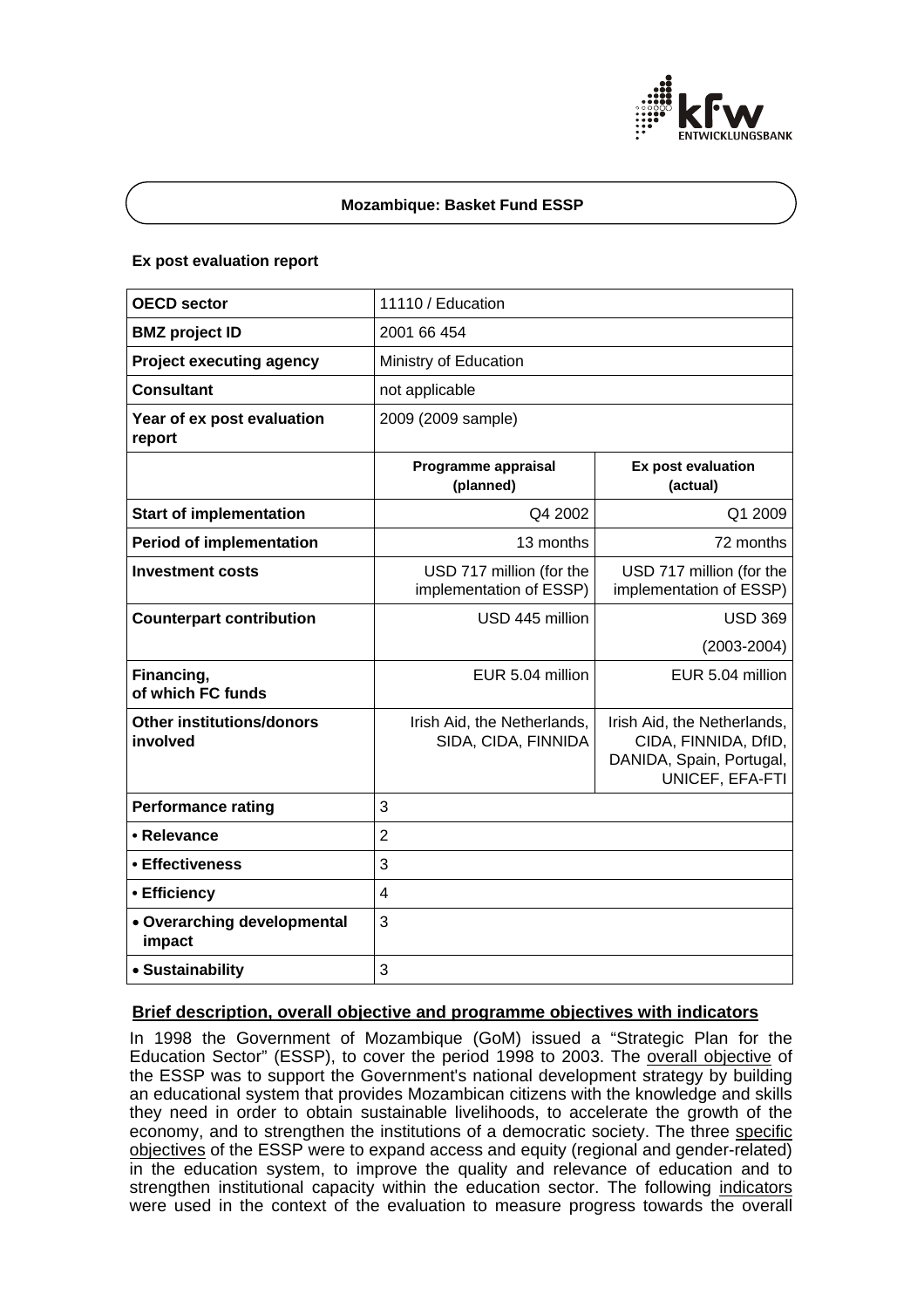objective: an improvement of the country's Human Development Index as well as an increase of the average income of the poor. The achievement of the specific objectives was measured using a series of indicators covering both access to and the quality of education.The main focus of ESSP was on primary education. However, activities related to non-formal education for adults, secondary school construction and the development of a strategy for vocational education were also included. ESSP activities included the construction and rehabilitation of schools and teacher training facilities, measures to improve the quality of education and to enhance the organizational structure of the Ministry of Education (MINED) as well as its capacities for strategy development and financial management. ESSP's target groups included all schoolaged children and illiterate adults in Mozambique as well as administrators of the education system and teachers in primary schools. Funding for the implementation of ESSP was largely provided by the GoM. Among the donors, the World Bank, starting in 1999, provided the largest share of support for ESSP implementation. In addition to government funds and regular donor funded projects, a series of donor agencies supported the implementation of ESSP activities through contributions to the Education Sector Support Fund, a basket fund set up in 2002 and largely known by its Portuguese acronym FASE. KfW FC contributed a total of 5.05 million EUR to FASE, including a 2.05 million EUR FC grant as well as a 3 million contribution from BMZ' Action Programme 2015. The two additional contributions to FASE from KfW (BMZ-Nr. 2003 66 013 and 2005 66 703) are not subject to this evaluation as they were not drawn into the sample of programmes to be evaluated in 2009. In addition, as KfW's evaluation department is still piloting the evaluation of baskets, a decision was made to only focus on the first phase of the programme.

# **Project design / major deviations from the original programme planning and their main causes**

ESSP is based on the National Education Policy Document, adopted in 1995. It was jointly appraised by GoM and the principal donor agencies involved in the education sector in the country. The implementation period of the ESSP was initially set for 1999– 2003. However, due to the fact that the preparation of its successor program took longer than expected the duration of ESSP was extended until 2005. The agencies that provided funding in support of the ESSP were KfW, SIDA, the Netherlands, CIDA, GTZ, DANIDA, FINNIDA, DFID, Irish Aid, Spain, Portugal, Italy, Japan, the World Bank, UNICEF, UNESCO and the WFP.

FASE became operational 2003, with initially five bilateral agencies channeling part of their support to the education sector via the basket. The first contributors were SIDA, Irish Aid, CIDA, Finland and the Netherlands. Parallel to their contributions to FASE, these agencies also continued their ongoing project support to the education sector. Germany joined the FASE Memorandum of Understanding (MoU) at the end of 2002. In its first year, FASE received a total of approximately 16 million USD, representing only 5% of all external funding to the education sector. In 2004-5, the respective proportion rose to 10-15%.

An important feature of the FASE arrangement is that MINED, in dialogue with the donor agencies, defines the target areas of FASE in annual plans of activities, enabling the tracking of expenditure against these plans. Earmarking by funding agency does not take place. Replenishment payments are conditional on MINED submitting acceptable reports on the use of funds covering the previously funded period. In the event that more than 15% of the funds are not disbursed at the end of a year donors may reduce their disbursements the following year. So far, this has not been the case.

Areas designated for FASE support have to some extent varied from year to year. Supported areas have included the construction and furnishing of primary schools, the promotion of girls' education, inclusive education as well as adult literacy, the provision of learning materials, in-service training of teachers, and HIV/AIDS-related activities. In the period 2006-8, the majority of FASE funds have been spent on school construction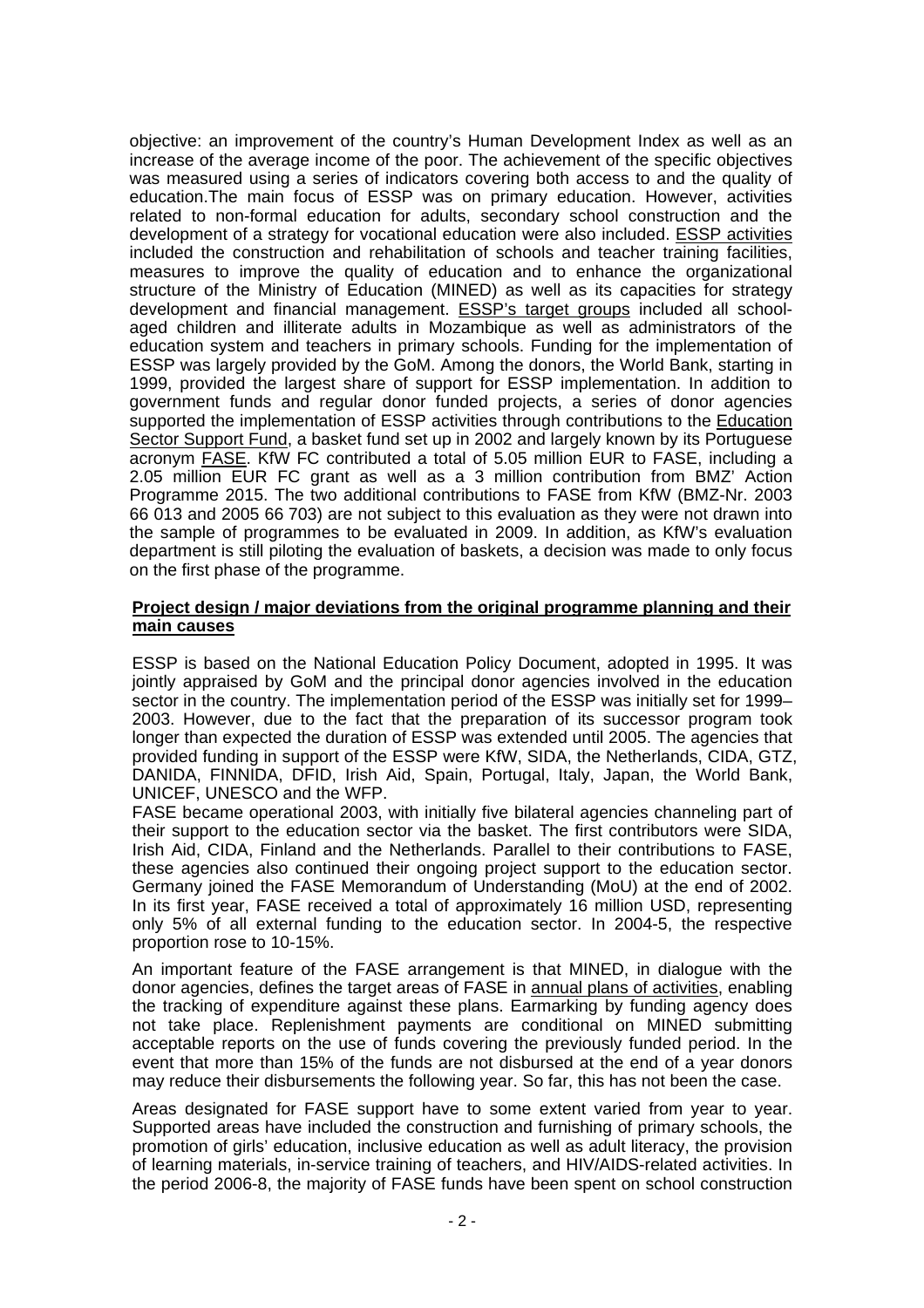and the provision of textbooks, both at primary and secondary levels. In terms of the ESSP objectives, activities funded through FASE have focused on expanding access and improving the quality of education, whereas the building of institutional capacity has played a lesser role. A common denominator of the various activities funded by FASE is that the funds have not been used to finance salaries. The rationale behind this principle is to avoid dependence on external funding in the payment of salaries. With respect to the KfW contribution to FASE, the first tranche was released at the end of 2002 (3 million EUR), the second at the end of 2004 (2 million EUR), a third minor one (approx. 45.000 EUR) was released in early 2009. KfW funds provided under BMZ No. 2001 55 454 thus covered ESSP activities carried out between 2003 and 2005.

# **Key results of the impact analysis and performance rating**

Relevance: The ESSP is directly relevant for MDG 2 (primary school completion) and MDG 3 (gender equality in education), and  $-$  given the importance of education for socio-economic development – indirectly relevant for the other goals. Expansion of educational opportunities is one of the six priority areas defined in the country's PRSP. Throughout its existence, FASE has been fully in line with the priorities of German development cooperation, both as regards the priority given to the promotion of basic education and the principles of supporting national programs and donor harmonization. MINED has continuously acknowledged the advantages of the basket fund as a channel for external financial support. Looking at the period 2002-2008, FASE is considered to have significantly contributed to improved donor harmonization in the country. It has provided a platform for an efficient sector policy dialogue which was lacking prior to the set up of the basket. However, disagreement over the channelling of EFA FTI funds in 2008 was solved by adding a technical annex to FASE's MoU in August 2008, which means that FASE as a whole now has to follow World Bank procedures for procurement and reporting. This is a step back in alignment of donor procedures with the GoM systems and away from compliance with the principles of the Paris and Accra Declarations – the current situation can be characterized as harmonization according to the World Bank procedures. Despite the current developments, the programme's relevance is still considered to be good (sub-rating 2).

Effectiveness: In terms of its specific goals, ESSP aimed at improving both access to and the quality of education. The available data shows that ESSP has surpassed its targets with regards to enhanced access to education, thereby contributing to the achievement of MDG 2. The gross enrolment rate (lower primary education, boys and grils) increased from 67% in 1998 to 136% in 2006, the net enrolment rate rose from 50% in 1998 to 87% in 2006 and 99% in 2008. Linked to the policy of semi-automatic promotion, there has also been a considerable decline in the repetition rate. The implementation of ESSP has also contributed to MDG 3 (gender equality in education): The gross enrolment ratio for girls has increased from 75% in 2002 to 97% in 2006. In addition the primary completion rate for girls has risen from 22% in 2002 to 41% in 2008. On the negative side, the pupil teacher ratio, an indicator of educational quality, has risen between 1998 and 2006. While there are recent signs of improvements, the ratio remains high, indicating that teachers are in charge of a large number of students. Overall, there is a general concern that quality of primary education might be deteriorating. While ESSP and the basket in support of it ideally should have led to simultaneous improvements in both access and qualitative matters, available data shows that there are hardly any countries who manage to accomplish this. Conversely, if a greater focus had been placed on the improvement of educational quality, advances in raising enrolment and completion rates are likely to have been less substantial. Taking this consideration into account, we still rate the basket's effectiveness to be satisfactory (sub-rating 3).

Efficiency: The establishment of FASE has enabled MINED to define a set of priorities, in dialogue with the donor agencies, for the allocation of a gradually growing portion of external funding. At the same time, FASE has increased the predictability of external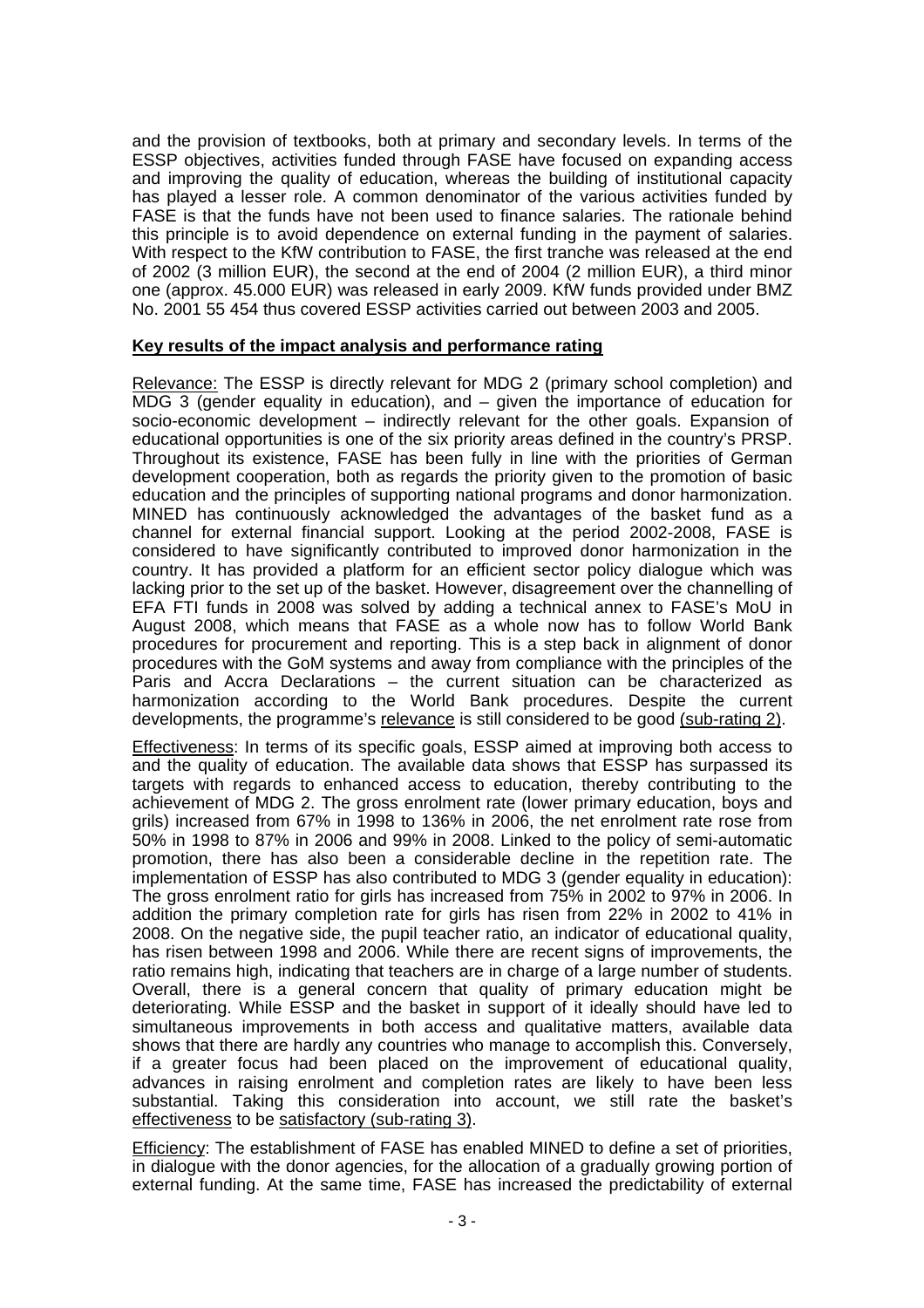funding to the sector and has led to reduced transaction costs for the partner. The early disbursement bottlenecks within the FASE system caused delays in commencing new activities as well as considerable disruption for some of the activities where implementation had already started. Compared to the project mode of funding, FASE, looking at the years 2003-4, did not prove to have a positive effect on efficiency. However, disbursement rates subsequently improved. The introduction of the new system of Public Financial Management, SISTAFE, has made disbursement of the growing volume of funds quite efficient. In order to check on the flow of funds to the intended beneficiaries a Public Expenditure Tracking Survey was initially planned for 2007, but was delayed and was pending completion at the time of the evaluation. In light of the shortcomings in terms of adequate reporting and the still existing, while improved, fiduciary concerns the efficiency of the basket is considered unsatisfactory (sub-rating 4).

Overarching developmental impact: While it is methodologically difficult to establish a direct link between the ESSP and changes at the level of the overall goal the indicators applied show that there have been a number of improvements with regards to the social and economic development of Mozambique. While the country continues with a low HDI ranking, its HDI value, measured in absolute terms, shows clear improvements. According to the World Bank, the infant mortality rate (per 1.000 live births) has dropped from 128 in 1995 to 115 in 2007; the mortality rate for children aged  $>5$  (per 1.000 children) has decreased from 184 in 2000 to 168 in 2007. There are also positive developments with regards to the GNI per capita (Atlas method, current USD): While this indicator amounted to 130 USD in 1995, it rose to 340 USD in 2007. The overarching developmental impact is judged as satisfactory (sub-rating 3).

Sustainability: Earlier in 2009 there was a clear concern about a future funding gap in both FASE and the education sector as a whole, not least because of the announcement of the Dutch Government to withdraw from the education sector in Mozambique. Taking into account the total commitments for both project funding and the basket fund, the education sector Medium Term Expenditure Framework, using April 2009 information, pointed towards a significant decline of funds from 2010 onwards. However, the Dutch government in the meantime (November 2009) has revised its decision and will continue to channel funds to the sector. A positive sign, too, is the fact that GoM announced in September 2009 that it will increase its share of the education budget in order to compensate for the contributions of donors who might withdraw from the education sector. The possibility of a growing, or at least stable, volume of GBS over the next coming years may also compensate for the potential reduction in funds directly channelled to the education sector. Overall, the sustainability of the achievements is still considered to be satisfactory (sub-rating 3).

Overall rating: In light of the above we rate the programme's overall effectiveness as satisfactory (rating 3).

# **General conclusions and recommendations**

If further funding is applied for and obtained from the FTI Catalytic Funds after 2010, a bilateral donor instead of the World Bank may be chosen as the supervising entity for these funds. This would allow moving back towards alignment with GoM procedures. It would provide the basis for the move towards sector budget support.

As a response to the concerns over possible deterioration of the quality of primary (and consequently also post-primary) education, the establishment of a monitoring system covering developments in learning achievement should be a high priority. The results should then feed into policy discussions and related decision-making. Considerable technical capacity for such monitoring already exists in Mozambique. Among other issues, information would be needed on the performance of teachers with different training background.

# **List of abbreviations**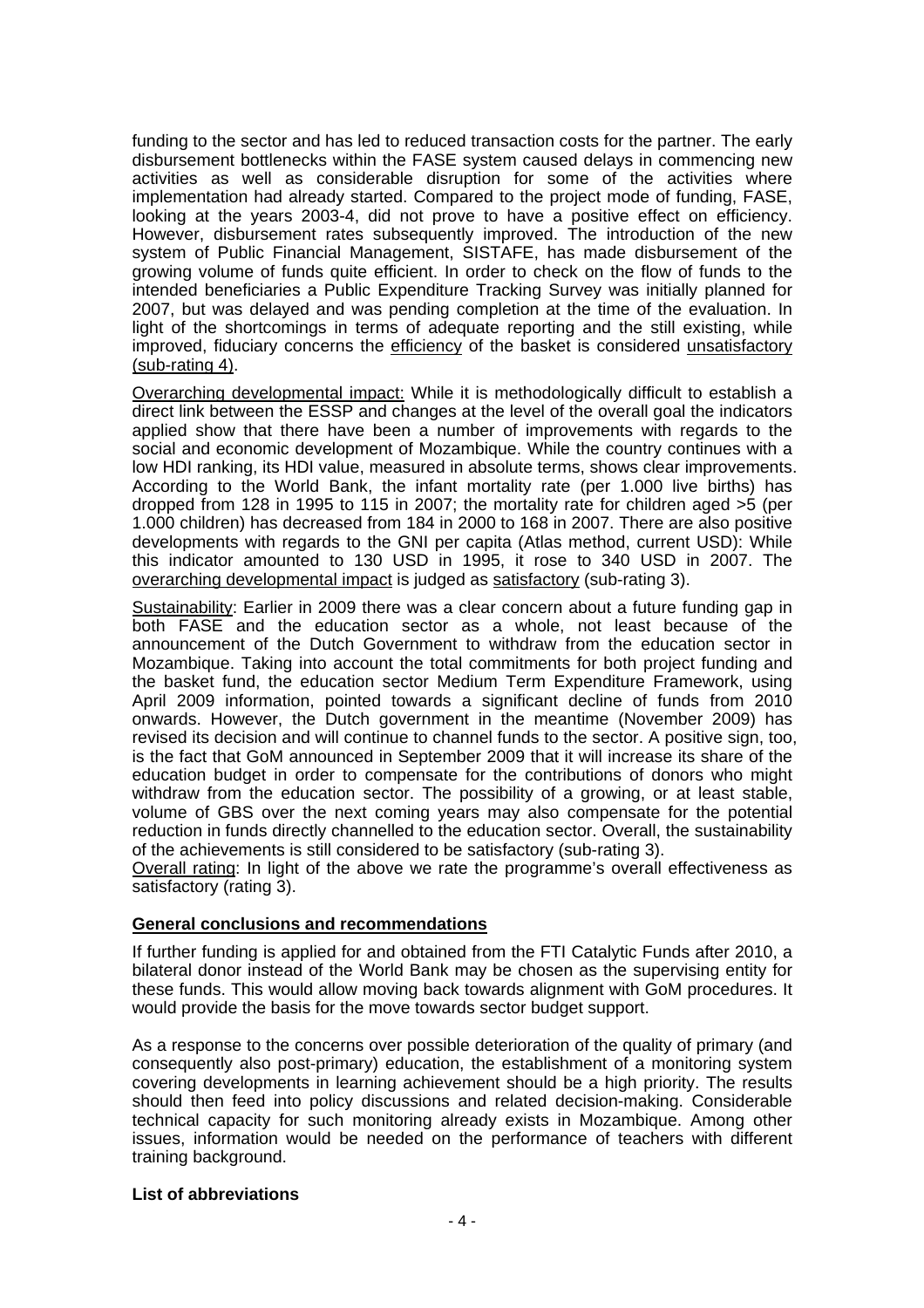| <b>BMZ</b>   | Bundesministerium für wirtschaftliche Zusammenarbeit |
|--------------|------------------------------------------------------|
| <b>CIDA</b>  | Canadian International Development Agency            |
| EFA FTI      | <b>Education for All Fast Track Initiative</b>       |
| <b>ESSP</b>  | <b>Education Sector Strategic Plan</b>               |
| <b>FASE</b>  | Fund for the Support of the Education Sector         |
| FTI.         | <b>Fast Track Initiative</b>                         |
| GoM          | Government of Mozambique                             |
| HDI          | Human Development Index                              |
| <b>MDG</b>   | <b>Millennium Development Goals</b>                  |
| <b>MEC</b>   | Ministry of Education and Culture (2006-2009)        |
| <b>MINED</b> | Ministry of Education (1998-2005)                    |
| MoU          | Memorandum of Understanding                          |
| <b>PRSP</b>  | <b>Poverty Reduction Strategic Plan</b>              |
| <b>SIDA</b>  | Swedish International Development Agency             |
|              |                                                      |